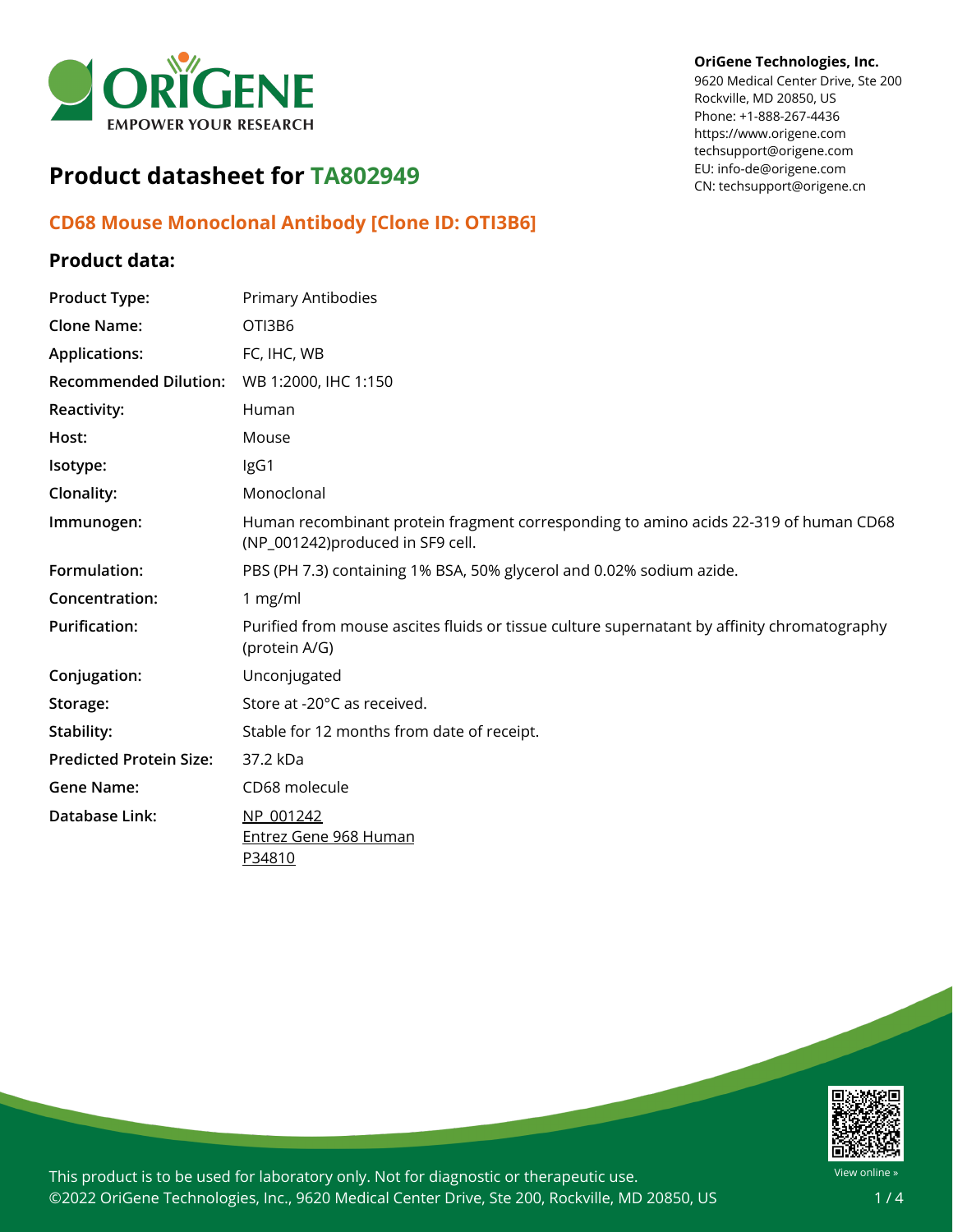#### ORIGENE **CD68 Mouse Monoclonal Antibody [Clone ID: OTI3B6] – TA802949**

**Background:** This gene encodes a 110-kD transmembrane glycoprotein that is highly expressed by human monocytes and tissue macrophages. It is a member of the lysosomal/endosomal-associated membrane glycoprotein (LAMP) family. The protein primarily localizes to lysosomes and endosomes with a smaller fraction circulating to the cell surface. It is a type I integral membrane protein with a heavily glycosylated extracellular domain and binds to tissue- and organ-specific lectins or selectins. The protein is also a member of the scavenger receptor family. Scavenger receptors typically function to clear cellular debris, promote phagocytosis, and mediate the recruitment and activation of macrophages. Alternative splicing results in multiple transcripts encoding different isoforms. [provided by RefSeq, Jul 2008]

**Synonyms:** GP110; LAMP4; SCARD1

**Protein Families:** Druggable Genome, Transmembrane

**Protein Pathways:** Lysosome

### **Product images:**

| ¢ |
|---|

HEK293T cells were transfected with the pCMV6- ENTRY control (Cat# [PS100001], Left lane) or pCMV6-ENTRY CD68 (Cat# [RC200392], Right lane) cDNA for 48 hrs and lysed. Equivalent amounts of cell lysates (5 ug per lane) were separated by SDS-PAGE and immunoblotted with anti-CD68(Cat# TA802949). Positive lysates [LY420047] (100ug) and [LC420047] (20ug) can be purchased separately from OriGene.



Immunohistochemical staining of paraffinembedded Human liver tissue within the normal limits using anti-CD68 mouse monoclonal antibody. (Heat-induced epitope retrieval by 10mM citric buffer, pH6.0, 120°C for 3min, TA802949)

This product is to be used for laboratory only. Not for diagnostic or therapeutic use. ©2022 OriGene Technologies, Inc., 9620 Medical Center Drive, Ste 200, Rockville, MD 20850, US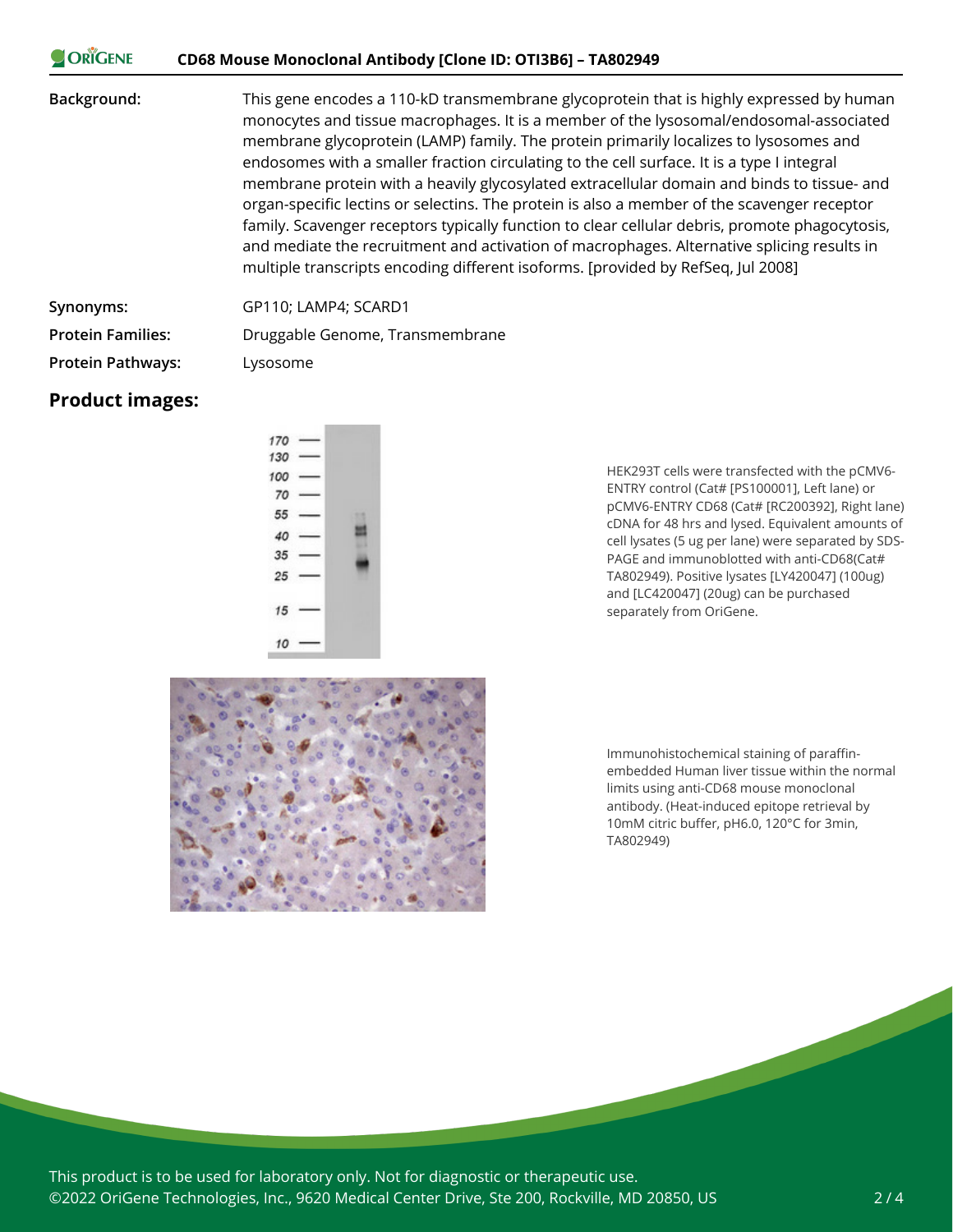ORIGENE



Immunohistochemical staining of paraffinembedded Carcinoma of Human liver tissue using anti-CD68 mouse monoclonal antibody. (Heat-induced epitope retrieval by 10mM citric buffer, pH6.0, 120°C for 3min, TA802949)

Immunohistochemical staining of paraffinembedded Human lung tissue within the normal limits using anti-CD68 mouse monoclonal antibody. (Heat-induced epitope retrieval by 10mM citric buffer, pH6.0, 120°C for 3min, TA802949)

Immunohistochemical staining of paraffinembedded Adenocarcinoma of Human ovary tissue using anti-CD68 mouse monoclonal antibody. (Heat-induced epitope retrieval by 10mM citric buffer, pH6.0, 120°C for 3min, TA802949)

This product is to be used for laboratory only. Not for diagnostic or therapeutic use. ©2022 OriGene Technologies, Inc., 9620 Medical Center Drive, Ste 200, Rockville, MD 20850, US